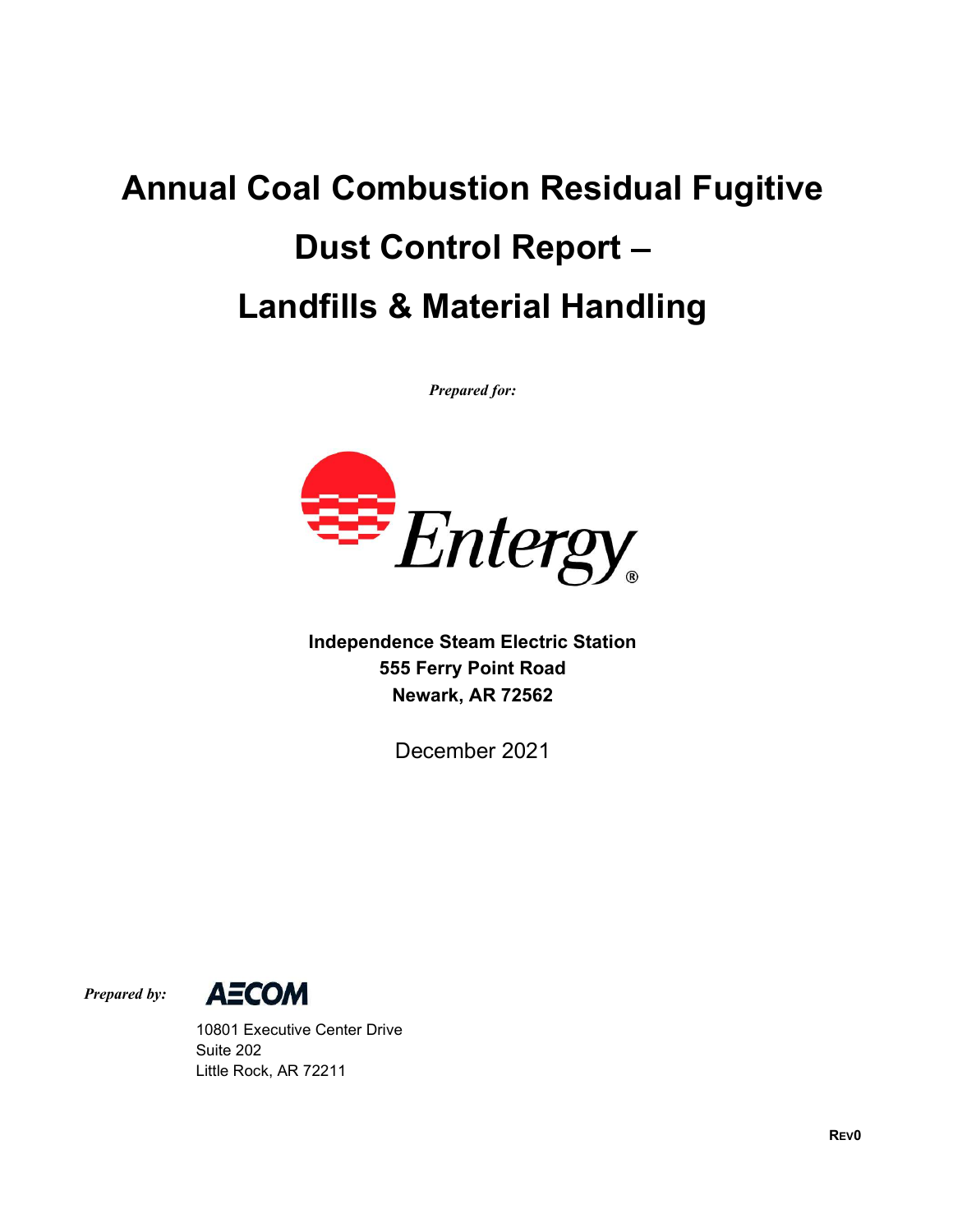## Independence Steam Electric Station ANNUAL CCR FUGITIVE DUST CONTROL REPORT - Landfills & Material Handling

Reporting Year: 2021

| Owner / Operator: | <u>Brandon Bradberry</u><br>Brandon Bradberry (Dec 6, 2021 21:20 CST) | <b>General Manager</b> | Dec 6, 2021 |  |
|-------------------|-----------------------------------------------------------------------|------------------------|-------------|--|
|                   | Name                                                                  | $\tau$ itle            | Date        |  |

This Annual CCR Fugitive Dust Control Report has been prepared for the Independence Steam Electric Station as required by 40 CFR 257.80(c). Section 1 provides a description of the actions taken to control CCR fugitive dust at the facility during the reporting year. Section 2 provides a record of citizen complaints received concerning CCR fugitive dust at the facility during the reporting year and a summary of any corrective measures taken.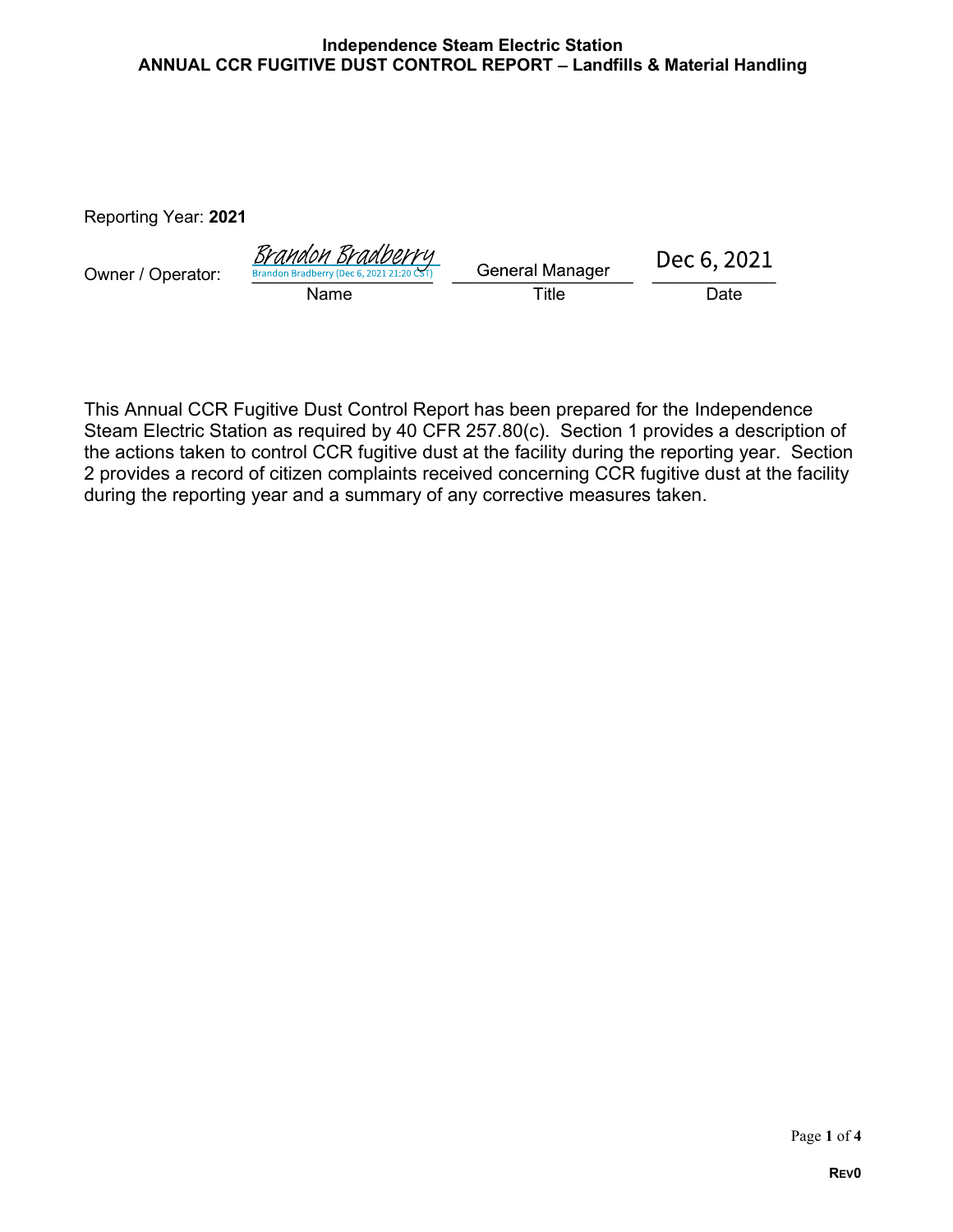| Section 1 Actions Taken to Control CCR Fugitive Dust |  |
|------------------------------------------------------|--|
|------------------------------------------------------|--|

| <b>CCR Activity</b>                                                         | Actions Taken to Control CCR Fugitive Dust                                                                   | Date of Observed<br><b>CCR Fugitive Dust</b><br>Event, if any | Corrective M |
|-----------------------------------------------------------------------------|--------------------------------------------------------------------------------------------------------------|---------------------------------------------------------------|--------------|
| Management of<br>CCR in staging<br>areas and in the<br>facility's CCR units | Wet management of CCR bottom ash and CCR<br>fly ash placed in the landfill.                                  | N/A                                                           |              |
|                                                                             | Water areas of exposed CCR in CCR landfill and<br>staging areas as necessary.                                | N/A                                                           |              |
|                                                                             | Wet management of mixed CCR material in<br>staging piles at the landfill.                                    | N/A                                                           |              |
| Handling of CCR at<br>the facility                                          | Pneumatically transfer dry CCR fly ash to storage<br>silos in an enclosed system.                            | N/A                                                           |              |
|                                                                             | Hydraulically convey CCR bottom ash to<br>dewatering bins located adjacent to the fly ash<br>silos.          | N/A                                                           |              |
|                                                                             | Load CCR transport tanker trucks and railcars<br>from the CCR fly ash silos in a partially enclosed<br>area. | N/A                                                           |              |
|                                                                             | Load CCR transport tanker trucks and railcars<br>from the CCR fly ash silos using a telescoping<br>port.     | N/A                                                           |              |
|                                                                             | Load hydrated CCR bottom ash and economizer<br>ash mixture into covered dump trucks.                         | N/A                                                           |              |
|                                                                             |                                                                                                              |                                                               |              |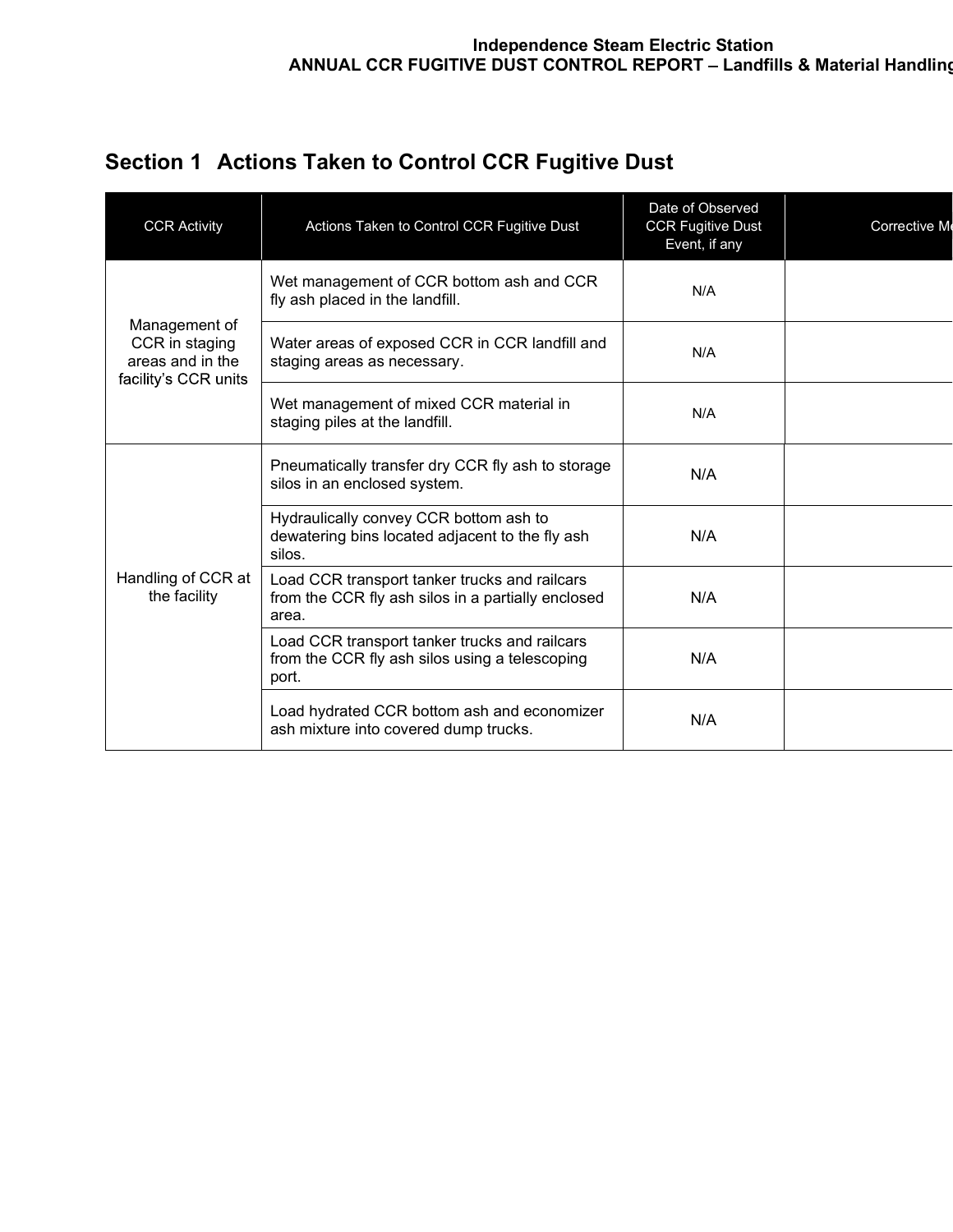## Independence Steam Electric Station ANNUAL CCR FUGITIVE DUST CONTROL REPORT – Landfills & Material Handling

| <b>CCR Activity</b>                      | Actions Taken to Control CCR Fugitive Dust                                                                                                                                                                                                                | Date of Observed<br><b>CCR Fugitive Dust</b><br>Event, if any | Corrective M |
|------------------------------------------|-----------------------------------------------------------------------------------------------------------------------------------------------------------------------------------------------------------------------------------------------------------|---------------------------------------------------------------|--------------|
| Handling of CCR at<br>the facility       | CCR material is unloaded at the on-site landfill by<br>belly-dumping tanker or end-dump trucks in a<br>manner that slowly releases a controlled amount<br>of material over a short distance to minimize the<br>generation of airborne particulate matter. | N/A                                                           |              |
|                                          | CCR fly ash to be emplaced in on-site landfill is<br>hauled in enclosed tanker trucks.                                                                                                                                                                    | N/A                                                           |              |
| Transportation of<br>CCR at the facility | Water or chemical dust suppressants are<br>employed during the disposal process in a<br>manner that minimizes fugitive dust formation.                                                                                                                    | N/A                                                           |              |
|                                          | Dry CCR fly ash to be transported off-site for sale<br>is loaded into fully enclosed tanker trucks or fully<br>enclosed rail cars.                                                                                                                        | N/A                                                           |              |
|                                          | CCR materials transported in open top trucks are<br>either covered by tarp or travel under a spray bar<br>to condition the layer of exposed material to form<br>a thin encapsulated layer.                                                                | N/A                                                           |              |
|                                          | The speed of vehicles within the landfill boundary<br>is limited to no more than 5 mph.                                                                                                                                                                   | N/A                                                           |              |
|                                          | The speed of vehicles is limited to no more than<br>25 mph on the landfill access road.                                                                                                                                                                   | N/A                                                           |              |
|                                          | Vehicular traffic not associated with ash<br>management activities is minimized.                                                                                                                                                                          | N/A                                                           |              |
|                                          | The landfill access road is wetted using a<br>watering truck on an as-needed basis. A dust<br>control agent may be added to reduce fugitive<br>dust emissions.                                                                                            | N/A                                                           |              |